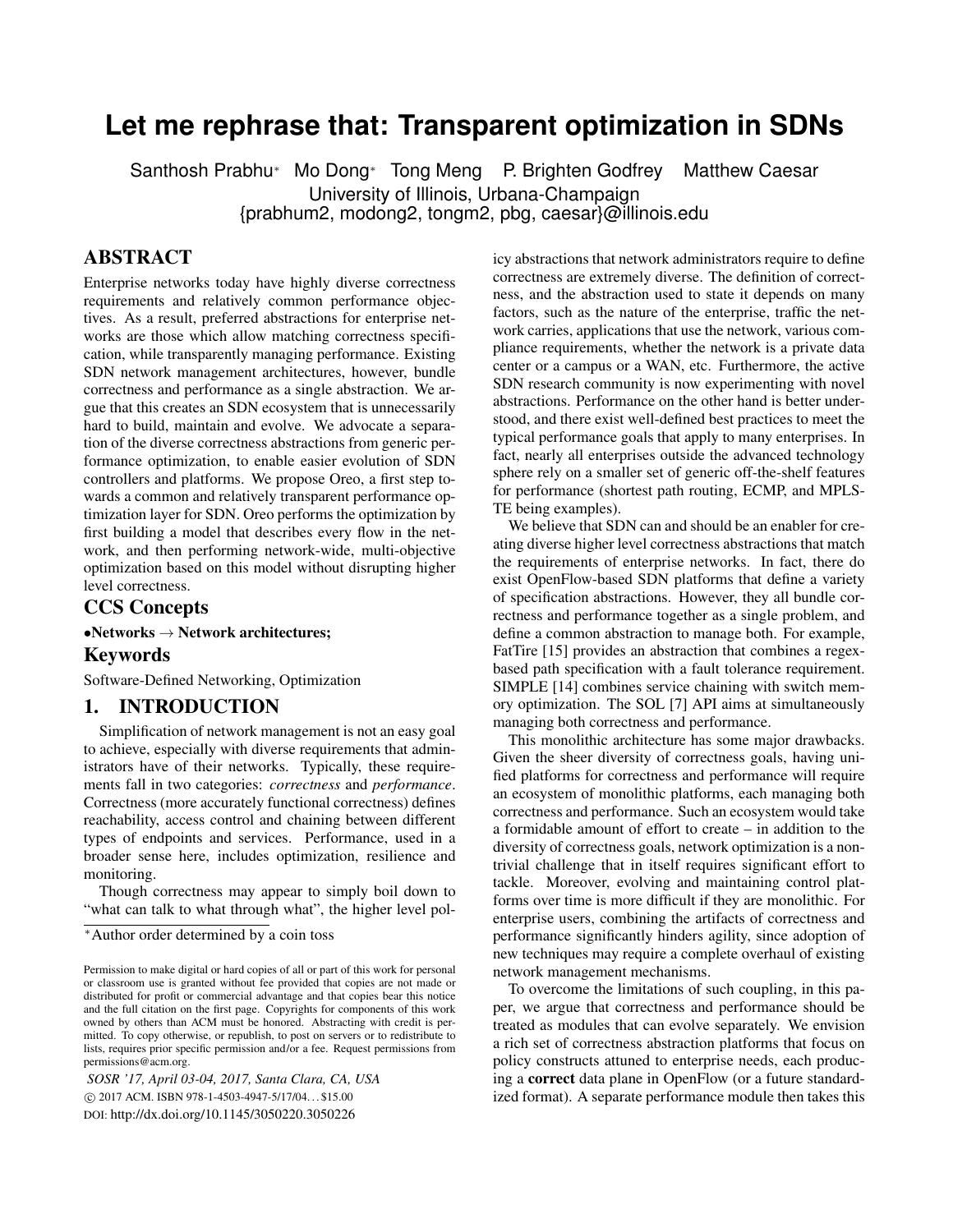correct data plane and generates an optimized data plane. Moreover, leveraging the relatively generic and well understood performance needs across many network scenarios, a commonly-applicable performance module can be built requiring minimal configuration.

In this paper, we present Oreo as first step towards a common performance optimization platform to enable decoupled correctness and performance management. The concept of Oreo is similar to program optimization features provided by compilers. Just as optimizations like loop unrolling and code inlining can be done without the knowledge of the programmer, in SDNs, path shortening, rule compression, etc. require no operator interaction. And just as compilers can perform these optimizations on programs of every conceivable nature, the SDN optimization layer can be largely agnostic to higher level correctness constructs.

To that end, Oreo takes a *correct* data plane computed by any upper layer as input and then constructs a networkwide data plane *flow model* describing the forwarding behavior of the entire network. This flow model also gives Oreo the capability to perform network-wide multi-objective performance optimization unlike many single-device optimization systems previously proposed [4, 12]. We present a proof of concept of our system which focuses on transparent network-wide static optimization with multiple objectives – minimizing number of forwarding rules and average path length. We conclude with a future research roadmap for a dedicated performance enhancement layer.

# 2. A CASE FOR DECOUPLING COR-RECTNESS AND PERFORMANCE

As discussed in §1, correctness in enterprise networks constitutes a diversified and complex space. In modern software-defined data centers, administrators set the security policy of application-based end-point groups in the face of constant change such as VM migration and dynamic application provisioning. In more organic networks like campus networks, correctness requirements do not have broad standardization. A financial institution might need to isolate PCI-compliant payment processing networks from operational networks; a retail store might need to segment customer Internet access and the credit card payment network. Many organizations from universities to manufacturing plants have DMZs that protect secure sites and at the same time bridge outside control commands. In traditional network settings, the network architect's biggest challenge is to accurately translate the higher level correctness intent (such as all the examples above) to lower level implementation involving numerous technologies such as physical attachment points, VLAN assignment, IP subnetting, VRFs, route filtering and black-holing, firewall configurations, middlebox placement, etc. This process is challenging and involves hiring armies of network operators.

On the other hand performance configuration is relatively more generic. Certain particular industries require special advanced technology (like ISPs doing advanced traffic engineering or algorithmic trading firms optimizing microseconds of latency), but most enterprises are satisfied with

over-provisioning or using common features like shortest path routing, use of multiple equal-cost paths (via ECMP at layer 3 or port-channels at layer 2), and occasionally certain MPLS features (fast reroute).

SDN presents an opportunity to create platforms that network operators can use to define diverse high level correctness requirements without worrying about that translation process. This is exemplified by the recent commercial successes of network virtualization products like Cisco ACI[3] and VMware NSX[17], which are designed to provide convenient abstractions for administrators to manage policies in data centers. This also shows it is common for enterprise networks to focus on managing correctness, with much less fine-grained management of performance.

In the SDN research community, the SDN management platforms that do offer higher level correctness abstractions have invariably coupled them with performance management. For example, FatTire [15] provides an abstraction that combines a regex-based path specification with a fault tolerance requirement. Merlin [16] combines service chaining with switch memory optimization. These may be difficult for network operators to use, since they must jointly specify both correctness and performance goals. SOL [7] provides a library API that controller authors can use to implement a variety of correctness abstractions and performance optimizations. This may accelerate the process of implementing controllers since it effectively allows some optimizations to be shared across different controllers. But most fundamentally, all of the above controllers are *built as a monolithic unit trying to accomplish both performance and correctness.* For that approach to be successful, the SDN research community either has to (1) build a large collection of SDN platforms, with support for various combinations of correctness and performance abstractions, or (2) design a universally acceptable abstraction for all enterprises. Given the diversity of requirements, both these approaches are fundamentally hard. Even with libraries like SOL available for platform creators to implement their correctness abstractions, the challenges involved in creating, maintaining and evolving a multitude of optimization platforms makes the first approach onerous. The second approach is similarly hard, because a single abstraction will have difficulty matching the multitude of correctness specifications that exist in the enterprise space.

We believe the right solution to the problem lies in decoupling correctness from performance. The correctness layer can focus on allowing the network manager to specify high level intent; performance can be optimized in a lower layer, as transparently as possible and requiring only simple configuration from network managers, as in traditional networks. A common communication format (like OpenFlow) can be used for easy interaction between various correctness platforms and the single performance management layer.

This layered architecture has several benefits. Most importantly, it will lead to a more flexible SDN ecosystem and accelerate innovation. A diversity of different correctnessoriented controllers can cater to diversified requirements as described earlier. The performance layer can then incorporate optimizations which may be basic or may be advanced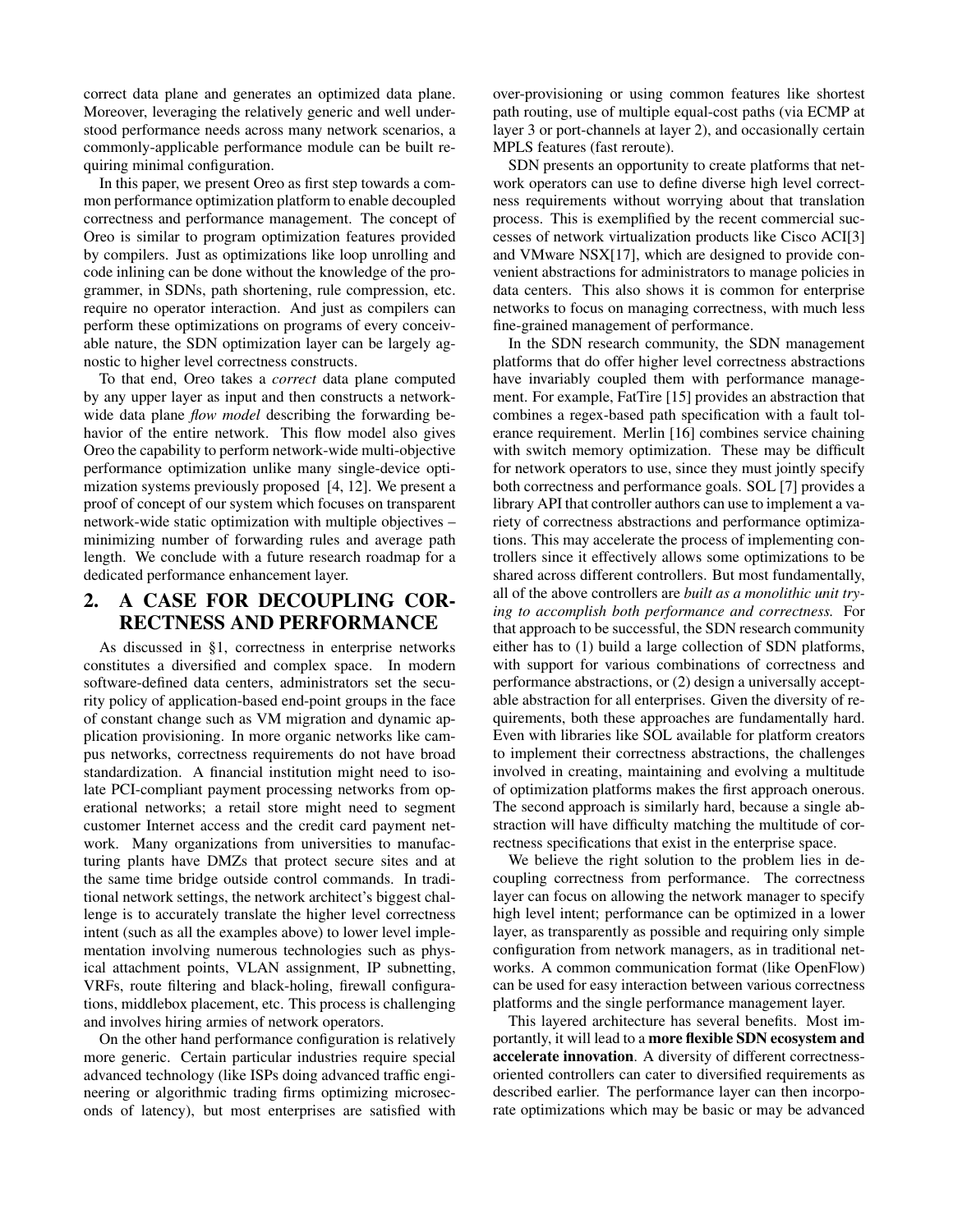– optimizations of flow routing, resilience, table size, etc. – but are generally relatively generic, so they can benefit many higher-layer controllers. (Indeed, truly transparent optimizations can even benefit controllers that have already been developed!) In addition, we believe there are significant network management benefits: a single performance layer could support multiple controllers in a single deployment, simplifying operations; separating correctness and control with an open API between them provides a powerful monitoring point to improve visibility and isolate problems to one layer or the other; and separate software could align better with separate teams in some enterprises (e.g. security team managing the correctness controller, network team managing the performance controller). Separating the two controllers also allows enterprises to modify/upgrade one independent of the other, promoting greater agility within the enterprise. Note that these advantages do not apply to monolithic platforms, including those built using SOL.

To push towards this architecture, we focus on the common performance layer, called Oreo. Oreo takes a correct data plane computed by any upper layer as input and then constructs a network-wide data plane flow model describing the forwarding behavior of the entire network. This flow model is the foundation for Oreo's network-wide performance enhancement. First, from this model, Oreo can automatically infer the constraints for optimization – the endto-end reachability/isolation of packets and service chaining. This is the key to keeping Oreo transparent. Second, this flow model gives Oreo the capability to perform network-wide multi-objective performance optimization that differs from previous single-device optimization systems (e.g. single-device rule compression [4, 12]). The scope of Oreo is to enhance the following aspects of data plane: (a) Static optimization, e.g. network-wide rule compression, forwarding path length reduction, and dropping blacklisted traffic early; (b) Resilience, e.g. single-link failure resilience with automatic backup rule computation; (c) Dynamic traffic optimization, e.g. traffic engineering using active traffic measurement and Oreo's flow model.

#### 3. SYSTEM ARCHITECTURE

Fig. 1 illustrates Oreo's proposed architecture. Oreo expects a layer above it to specify a *correct* data plane, and builds a network-wide flow model describing end-to-end paths along which traffic is forwarded. It then uses a multiobjective optimization mechanism to determine the best paths and finally pushes data plane rules into the switches. We now describe each component of Oreo in greater detail.

Network Modeler directly receives OpenFlow data plane rules and network topology output from the SDN controllers to create and update a network-wide flow model. Essentially, the network model is a correctness declaration from the upper layer and defines the paths and final fates of any packet injected at any interface in the network. This model is defined based on *equivalence classes*, which are collections of packets whose behavior is exactly identical throughout the network. A combination of an ingress device interface and an EC defines a forwarding path and that is the atomic unit





for Oreo to perform optimization. The capability of building this network model from OpenFlow data plane rules makes Oreo transparent to the correctness layer.

Path Calculator's task is to compute candidate paths that are going to act as feasible values of decision variables during optimization, for all (EC, ingress interface) pairs. Based on the network model, Path Calculator automatically figures out the constraint on the alternative paths: packets forwarded on them should have the same end fate as on the original paths defined by the correctness layer. Service chaining is also maintained by treating middleboxes as both path termination and initiation points, meaning that traffic is assumed to leave the network and re-enter. The choice of algorithm for calculating the candidate paths depends on the type of performance optimization involved: stretch reduction naturally favors shorter paths and fault tolerance on the other hand favors disjointedness of paths. We expect that good heuristics can help in having a good combination of paths being selected as candidates. For this proof of concept, we use Yen's algorithm for  $k$ -shortest paths [18].

Path Optimizer module performs network-wide, multiobjective performance optimization by using the network flow model and picking the best alternative paths from among those provided by Path Calculator. We use several examples from different categories to illustrate the scope of Oreo's performance optimization.

First, static optimization focuses on reducing forwarding paths and network resources like switch memory. We discuss two examples here. The first example is Network-wide rule compression. The scope of Oreo's switch rule compression is much wider than existing rule compression platforms. Thanks to the network-wide flow model, Oreo understands how any traffic flows through the network and therefore understands what rules can *actually* be hit by traffic. So, postoptimization, only rules which can be hit will be pushed into the dataplane. In addition, Oreo can also change end-to-end EC paths, such that more paths share same rules, to save switch memory even further. The second example is path optimization. Naturally, Oreo's understanding of networkwide flows allows it to choose shorter paths with equivalent behavior. An interesting special case for path optimization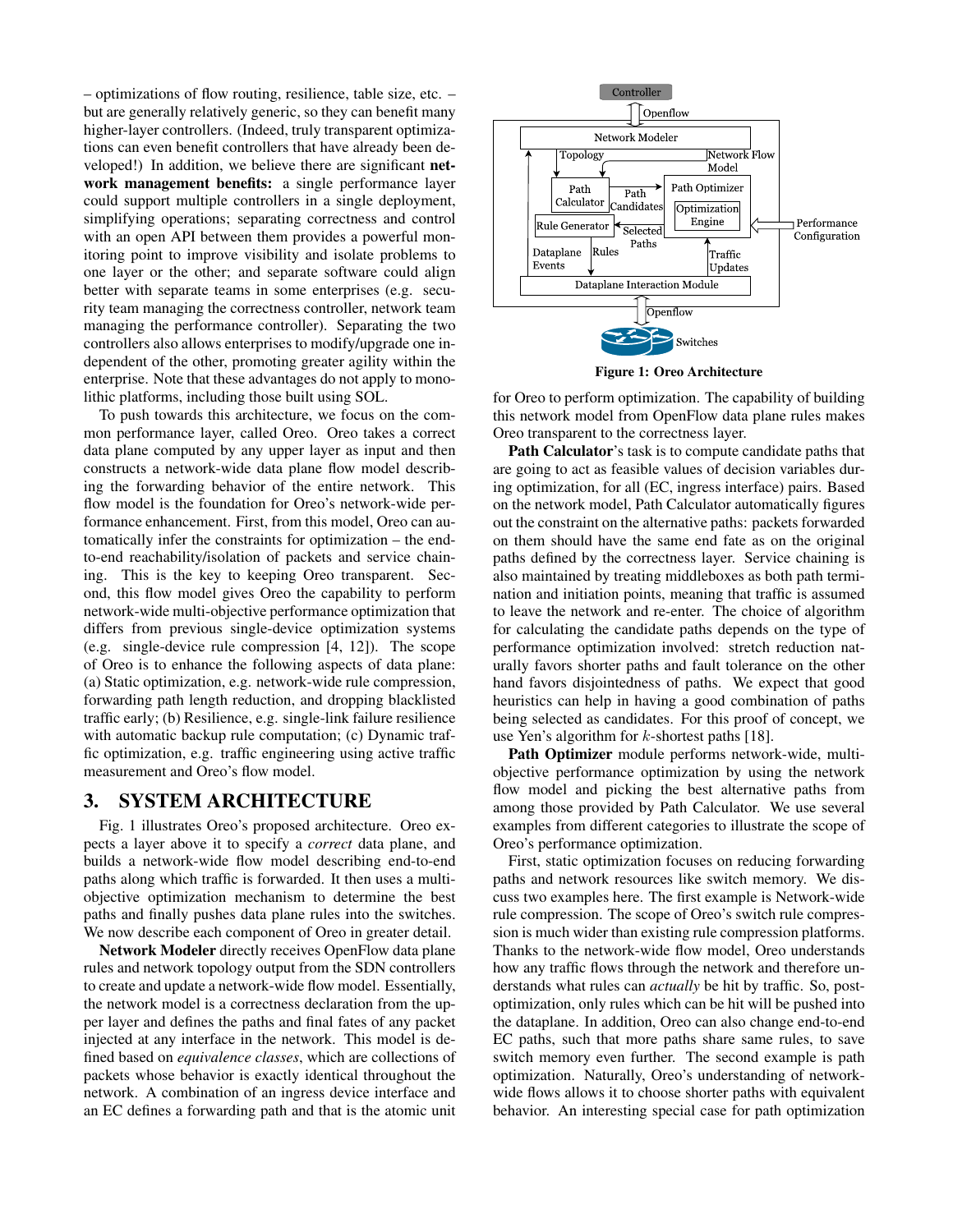is that Oreo can drop unwanted traffic as early as possible to reduce wasted traffic in the network.

Second, resilience proactively and reactively addresses failures. Oreo can proactively compute backup rules and pre-install them to OpenFlow group tables. Oreo can also react dynamically to link failures and install alternative rules (pre-computed or computed reactively) to maintain the original behavior of the flows.

Third, dynamic traffic optimization combines the knowledge of the flow model and active traffic measurement to alleviate hotspots in the network when possible. While the traffic engineering optimization can be using new or existing mechanisms, we believe that leveraging the network wide model for TE can pay rich dividends particularly in less structured topologies (outside the datacenter).

Due to the multi-objective nature of the optimization problem, Oreo would need to ultimately expose simple knobs similar to today's compiler optimization options to end users to express weight on different optimization goals. As a proof of concept for the network-wide multi-objective performance optimization, in this paper, we only focus on formulation and evaluation of the two static optimization goals listed above.

Rule Generator takes the EC paths output by Path Optimizer and translates these paths into actual rules to be inserted into the data plane. This process is needed because during the optimization process, we may not be able to always compute the actual rules, but rather use heuristics, like in [7], to represent different optimization objectives. Ideally, the performance optimization step should combine rule computation and path selection into a single optimization problem. Prior work on optimized rule placement can be leveraged [8] in computing the optimal set of rules that accurately enforce the computed state. The rule computation will work on a similar flow table layout used in commercial forwarding devices, where each table is responsible for a particular function, including VLANs, L2 forwarding, L3 unicast, L3 multicast etc.

Data Plane Interaction Module installs the computed rules into the switches and is also responsible for monitoring network events and traffic when needed.

#### 4. PROOF OF CONCEPT

To evaluate the feasibility and usefulness of Oreo, we create a proof-of-concept path optimizer module that focuses on two static optimization goals: minimizing path length of packet forwarding and minimizing the switch memory usage. We use network model generated using the VeriFlow dataplane verifier [11] and path candidates picked using a k-shortest path algorithm as input for this Path Optimizer module. We chose Integer Linear Programming as our optimization technique, primarily due to its proven success in network dataplane optimization [7, 14, 16]. Next, we describe the formulation of the ILP.

We represent the set of all the network devices as:

$$
\{D_i \mid i = 1, 2, \cdots, M\}.
$$

Device  $D_i$  is assumed to contain  $N_i$  flow tables. For ease

of exposition, we uniformly number all the  $N = \sum N_i$  forwarding tables by defining the set of all flow tables as:

$$
\{TB_j \mid j=1,2,\cdots,N\}.
$$

The capacity of  $TB_j$ , in number of rules, is  $c_j$ . Then, the set of equivalence classes to be optimized is denoted by:

$$
\{EC_k \mid k=1,2,\cdots,K\}.
$$

Each  $EC_k$  contains  $R_k$  ingress-egress pairs, which determine a set of flows through the network. Assume that for the ingress-egress pair r in  $EC_k$ , there exist  $S_r^k$  paths available by the Path Selector. We name these paths  $P_{ri}^k$  ( $0 \le i < S_r^k$ ), where  $P_{r0}^k$  always denotes the path defined for  $EC_k$  by the controller. The length of path  $P_{rs}^k$  is denoted by  $h_{rs}^k$ . We also define, for each path  $P_{rs}^k$ , a set of *binary forwarding flags*,  $x_{rs}^{k}(i, j)$ , denoting the existence of packet forwarding from  $TB_i$  to  $TB_j$  when traffic flows along  $P_{rs}^k$ .

To solve the optimization problem, the Path Enhancer module needs to assign values to decision variables  $v_{rs}^k$ , indicating whether  $P_{rs}^{k}$  is selected or not. The objective function to be maximized is computed as the sum of the reduction in path length and the amount of switch memory saved. The terms are weighted by coefficients  $a$  and  $b$ , respectively. The reduction in path length is computed as the difference between the original path that is defined by the controller and the new path that is chosen, summed over all equivalence classes. Similarly, switch memory reduction at each table is calculated as the reduction in the number of ECs traversing it. This is a heuristic that has been shown to work well [7], but we do not rule out choosing other heuristics if needed. Naturally, changing the coefficients  $a$  and  $b$  causes the computed data plane to vary. A higher  $a$  favors selection of shorter paths, whereas a higher b causes paths to be shared by multiple ingress-egress pairs.

Mathematically, the objective function is as follows:

$$
Maximize: \sum_{k=1}^{K} \sum_{r=1}^{R_k} \sum_{s=1}^{S_r^k} v_{rs}^k (h_{r0}^k - h_{rs}^k) + b \cdot \sum_{k=1}^{K} \sum_{i=1}^{N} \sum_{j=1}^{N} \sum_{r=1}^{N} \left[ sgn\left(\sum_{r=1}^{R_k} x_{r0}^k(i,j)\right) - z_{ij}^k \right]
$$

The following constraints need to be satisfied:

- Forwarding table  $TB_i$  has at most  $c_i$  forwarding rules.
- Each ingress/egress device pair uses only one path.
- Each  $EC_k$  either doesn't reach forwarding table  $TB_i$ , or matches exactly one rule (*i.e.*, a unique next hop) in  $TB_i$ .

These constraints can be written precisely as:

$$
\sum_{k=1}^{K} \sum_{j=1}^{N} z_{ij}^{k} \le c_{i}, \quad i = 1, \dots, N
$$
  

$$
\sum_{s=0}^{S_{r}^{k}} v_{rs}^{k} = 1, \qquad k = 1, \dots, K \quad r = 1, \dots, R_{k}
$$
  

$$
\sum_{j=1}^{N} z_{ij}^{k} \le 1, \qquad k = 1, \dots, K \quad i = 1, \dots, N
$$
  

$$
v_{rs}^{k} \in \{0, 1\}, \qquad k = 1, \dots, K \quad r = 1, \dots, R_{k}
$$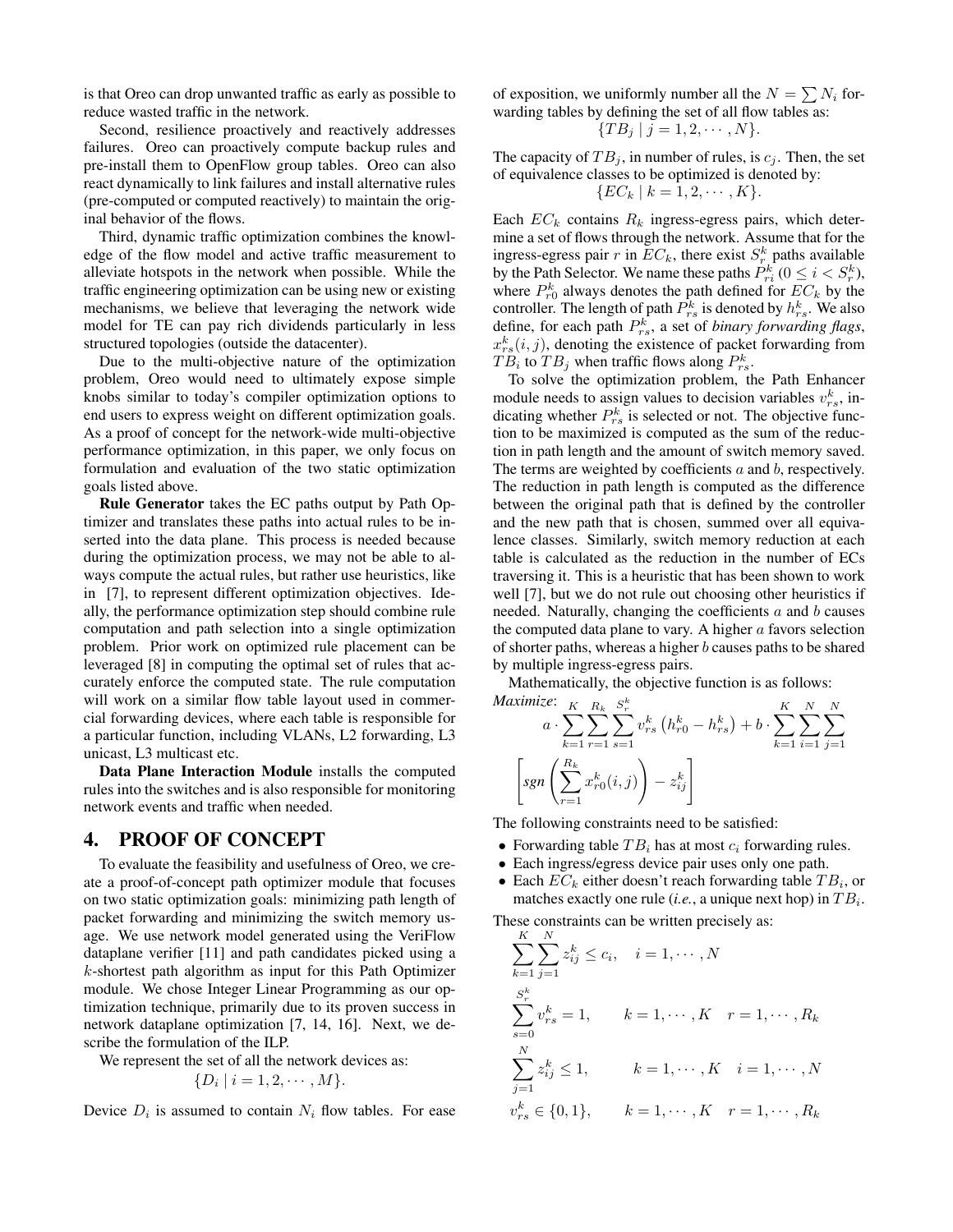$$
s = 0, 1, \cdots, S_r^k
$$

$$
\frac{1}{R_k} \cdot \left[ \sum_{r=1}^{R_k} \sum_{s=0}^{S_r^k} v_{rs}^k \cdot x_{rs}^k(i, j) \right] \le z_{ij}^k.
$$
  
**5. EVALUATION**  

$$
i, j = 1, \cdots, N \quad k = 1, \cdots, K
$$

We implemented a proof-of-concept Path Optimizer module using Gurobi [6] to minimize switch memory cost and path stretch. In our experiments, we evaluate the path optimizer's feasibility in terms of optimization performance and result quality. We also examine the effect of the multiobjective nature of this optimization. For different synthesized topologies, we assume each device hosts two IP subnets and has the following flow table pipeline: each interface has a per-interface ACL table that drops traffic; and traffic that is not dropped by the ACL table goes to a central routing table that decides the next hop. To generate rules on each table, we first compute shortest path routing rules with 30% of the links masked out. This results in non-shortest path forwarding in the network. For each interface's ACL table, we pick a random number (uniformly distributed between 0 to 5% of number of prefixes) of ACLs, with each ACL dropping an random IP prefix in the network. With the synthesized data plane, we use Veriflow [11] to generate the network flow model. The path calculator was configured to determine 5 shortest paths for each ingress-egress pair as the candidate set.



One-shot Optimization Performance: We conduct optimization from scratch for topologies of different structure and size, with  $a = 0.5$  and  $b = 0.5$ . For each device, we compute the percentage of reduction in rule cost after optimization. For each equivalence class at each ingress interface, we compute the percentage reduction in hop count after optimization. Fig. 2 plots the CDF of relative reduction in the rule costs and hop counts (We only show the rule-cost reduction for flow tables that originally had at least one rule). 15% to 25% of the flows see a reduction in path length, and 60%-70% of the flow tables have smaller memory utilization, demonstrating that the formulation and optimization is promising and effective in this data set.

Fig. 3 compares the time taken for optimization in different topologies. Naturally, the optimization is slower in larger topologies with more ECs. For the largest topology, 8 spines and 32 leaves with 989 ECs and 672 flow tables, the computation time is 19s. We believe this preliminary benchmark on the synthesized network suggests that Oreo is feasible for optimizing larger networks too. Moreover, in

practice, the network-wide optimization from scratch can be allowed more time as compared to smaller incremental updates, which we evaluate next.

Low Latency Incremental Update: Transparent SDN solutions must respond to network updates in real-time. In the case of Oreo, latency may be incurred in one of two stages: computing an updated network model and optimizing the updated model. It is known that computing a network model can be achieved in real time [10, 11], so we focus our evaluation on the optimization time. We expect Oreo to be naturally fast for small updates, since it optimizes one EC at a time, and most single OpenFlow updates will cause only a small number of ECs to change their behavior. To verify this idea, we ran the following experiment. After computing the optimized flow paths for all equivalence classes, we redefine ingress-egress behavior for one equivalence class, and measure the time taken to recompute the optimized paths for those packets. Figure 4 shows the CDF for the time taken across all ECs. All updates are computed in less than 40 milliseconds, with the worst median update time smaller than 17 milliseconds. That illustrates Oreo's capability to support low-latency updates. If necessary, latency of Oreo can be further improved by first installing a suboptimal configuration (possibly the one computed by the controller), and subsequently replacing it with an optimized version.

Multi-Objective Tradeoff: To evaluate the multiobjective optimization trade-off described in § 4, we assign different values to  $a$  and  $b$  in the formulation. Fig. 5 shows the trade-off between the two objectives by tuning the path stretch weight  $a (b = 1 - a)$  on a random graph topology with 30 nodes and 150 links. As a increases, Oreo favors shorter paths with less hops, at the cost of generating more forwarding rules. To the extreme case of  $a = 0.1$ , i.e., heavily optimizing switch memory costs, we observe that many forwarding paths that are 2 and 4 hops longer than before.

#### 6. DISCUSSION

Managing Performance: By separating performance from correctness, Oreo frees the upper layers from the burden of performance management. So, tuning of network performance shall be done by the network operators interacting directly with Oreo. While a complete design of such a configuration mechanism is to be addressed in future, we observe that it should allow most administrators to simply choose from a set of well defined configuration options, or, in some more advanced cases, specify QoS classes for Traffic Engineering. Even in cases where operators perform finer-grained performance management, a separate management mechanism will facilitate easier administration, due to the separation of concerns for Openflow-based correctness management abstraction.

The Openflow Abstraction: Oreo's choice of Openflow as the northbound abstraction may appear counterintuitive, especially since Oreo only attempts to preserve reachability characteristics. The "One-big-switch" abstraction would appear a more natural fit. We choose Openflow purely because it is more universally accepted, and allows Oreo to be used even with existing controllers. In future, when a standard-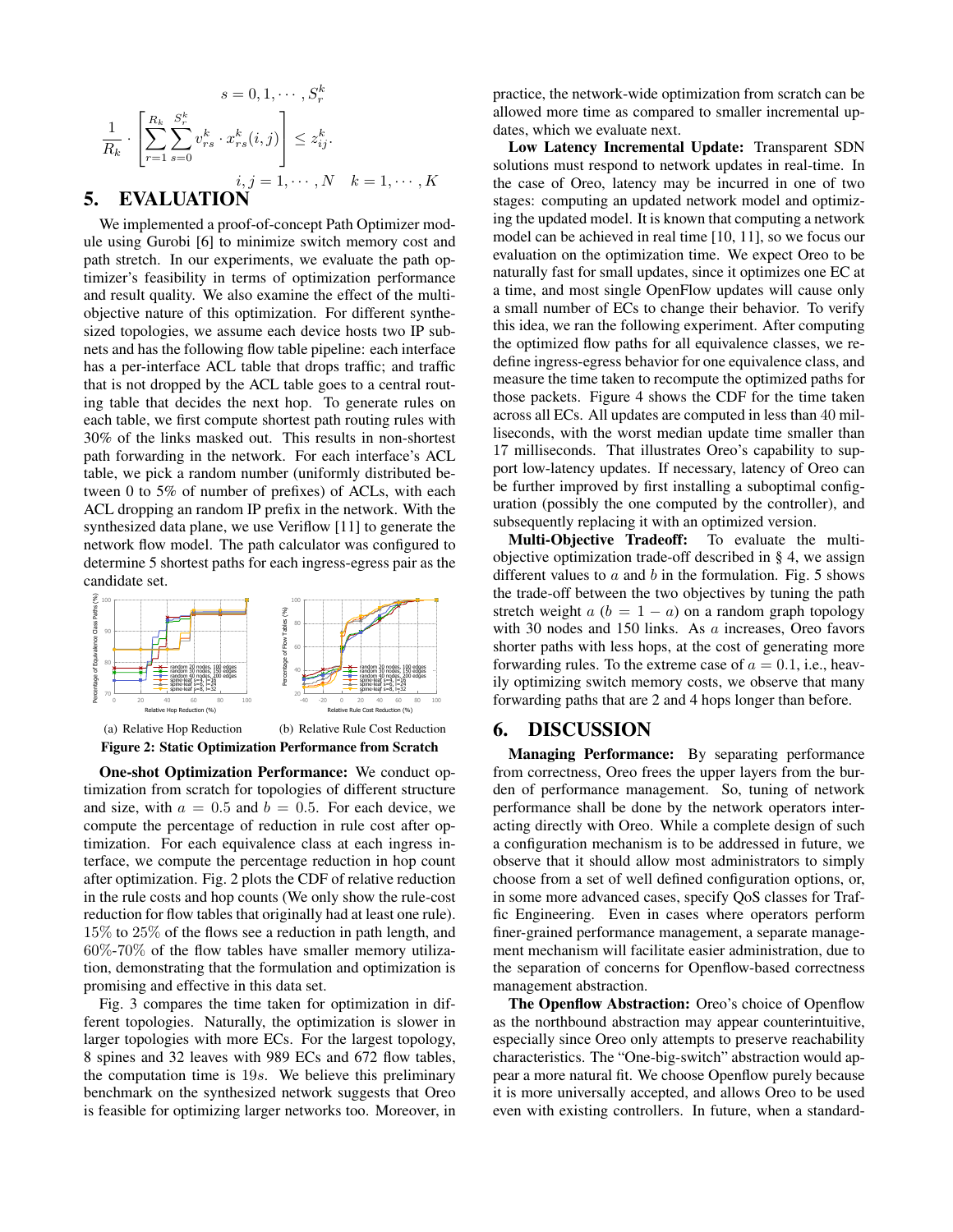

100 Cumulative Fraction (%) 80 Cumulative Fraction (%) 60 40 random 20 nodes, 100 edges 20 random 30 nodes, 150 edges random 40 nodes, 200 edges spine-leaf s=4, l=16 spine-leaf s=6, l=24 spine-leaf s=8, l=32  $\cap$  0 5 10 15 20 25 30 35 40 Incremental Update Time (ms)

Figure 4: *Time taken to update one Equivalence Class*



Figure 5: *Effect of Different Optimization Objective Weights*

Figure 3: *Time taken for Optimization from Scratch*

ized reachability abstraction is defined, Oreo could be used with minimal changes to work with the new abstraction.

It may be noted that even though Oreo is designed to work with Openflow, it doesn't preserve full Openflow semantics, one example being dataplane counters. We believe this is justified, since counters are typically not relevant to a correctness specification, which Oreo tries to preserve. Nevertheless, it is possible to emulate dataplane counters in Oreo, by using *alias counters* in the optimized dataplane.

Being completely transparent to higher and lower layers, Oreo can be used in any standard OpenFlow network. Oreo can also be used in conjunction with other transparent Open-Flow enhancement tools like [9]. However, for the combination to be productive, some intelligent architecting may be warranted. For example, switch memory management mechanisms should be placed closer to the dataplane than Oreo, so that they can meaningfully provide their function.

### 7. RELATED WORK

Fabric<sup>[2]</sup> is an alternative SDN architecture that is also aimed at spearation of controller concerns. Fabric advocates a *horizontal* separation between the edge (such as hypervisors in a datacenter, responsible for correctness) and the core (providing connectivity with performance). In contrast, Oreo relies on a *vertical* separation, and looks at both correctness and performance from a network-wide perspective, without any distinction between the edge and the core. We believe that Oreo's approach to layering may fit better with enterprise networks where correctness and performance are not cleanly partitioned into the edge and the core.

Comparison of existing declarative OpenFlow programming frameworks, such as Merlin [16], FatTire [15] and SIMPLE[14], is already discussed in §1 and §2. At first glance the architecture of an Oreo-based SDN platform may look strikingly similar to one where a compiler like NetKAT[1] is used to translate higher level specifications into dataplane state. One example of such a layered architecture was proposed for compiling path queries into dataplane rules[13]. Oreo is different from such architectures in that it performs optimizations with a much greater scope, since only the end-to-end reachability characterstics need to be preserved. Moreover, Oreo is more than a simple translator — it actively monitors the dataplane and modifies it in response to performance-related events.

Performing single-device optimizations on data plane configurations has been quite well studied, mostly in relation to compressing firewall rules or routing tables to conserve switch memory. Work in this space includes Firewall Compressor [12], Diplomat [4] and Optimal Routing Table Constructor (ORTC) [5]. These tools optimize only switch memory, and only locally at a device, lacking a networkwide view. Thanks to such a view, Oreo can perform a more diverse set of optimizations, and even in terms of switch memory, achieve better compression, by eliminating redundancy across the network rather than at a single device alone.

CacheFlow[9] is a rule caching mechanism that allows multiple switches to behave as a single switch with infinite memory. Oreo and CacheFlow are somewhat orthogonal in that CacheFlow does not attempt to change the data plane, whereas Oreo recomputes a new data plane with equivalent semantics. They can be used simultaneously, or caching functionality could be folded into Oreo.

## 8. CONCLUSION

In this paper, we argued why a clear separation of correctness and performance goals can allow controllers to focus on correctness and abstract representation, while providing more universal optimization capabilities. Specifically, Oreo is a generic and transparent layer which optimizes network performance while preserving data plane equivalence.

Future work should build Oreo into a fully-featured dataplane optimization platform, capable of both static and dynamic optimization, in terms of both performance and robustness. We expect to leverage the rich collection of existing work to tackle various challenges, including path selection, rule placement etc., but joining these into a multiobjective optimization will require new solutions. A longerterm expansion of our architecture could continue the analogy to compilers: where a compiler like LLVM uses an intermediate representation and can produce machine code for many target platforms, Oreo could treat OpenFlow as an intermediate representation and produce data plane instructions for non-OpenFlow switch hardware (e.g. a collection of MPLS tunnels with appropriate ingress/egress processing). More important than any one optimization, we believe our improved modularity of the controller ecosystem can pay substantial dividends to the SDN community.

This work was supported by NSF CNS Award #1513906 and by the Maryland Procurement Office under Contract No. H98230-14-C-0141.